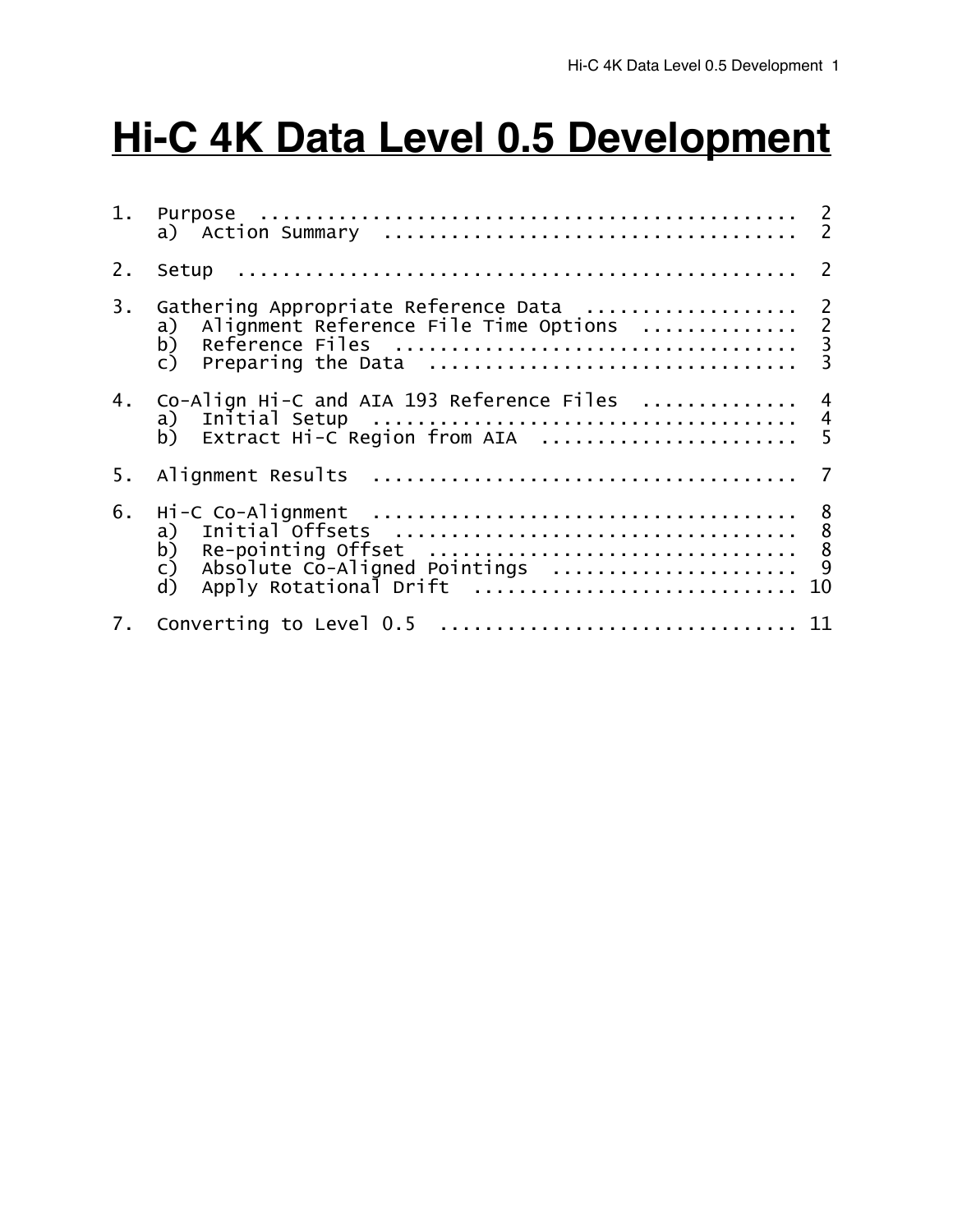# **1. Purpose**

To provide a properly-oriented raw level dataset with correct FITS header information.

## **Action Summary**

- Transpose image
- Subtract 92 seconds from sounding rocket time stamp
- Determine correct pointing with respect to sun center using AIA data
- Determine correct roll angle with respect to sun center using AIA data
- Update other FITS header keywords to be more informative

## **Updates to version 3 Level 0.5 development**

- The time stamp was originally corrected based on the .idx time stamp. This was determined to be an incorrect time stamp, and should have instead been read from the original FITS headers. This was corrected in versions 2 and 3 of the Hi-C data.

- Two center rows were found to be missing from the output of the CCD. Version 3 of the data has this issue corrected. The center coordinates had to be adjusted based on this fix, as well as the time stamp adjustment since a different Hi-C reference image had to be used.

- Fine alignment shifts were applied.

# **2. Setup**

The Level 0 Hi-C files have been down-selected to only include file numbers 25 - 61. Frames 21, 22, and 23 are not useful to the community at large due to re-pointing and focus. In addition, they were not used by Craig DeForest in determining Hi-C coalignment offsets. \*Note that there is not a frame labeled 24 nor 51.

In order to run the programs listed within this document, you will need to include all of Hi-C IDL programs under your IDL tree. In other words, you will need to perform an ssw\_upgrade and include "HIC" as an instrument variable in your particular shell login script (or use ssw\_instr).

\*\* Testing statements throughout the document refer to the files and directory structure made available through the MSFC Sol1 Hi-C directory. \*\*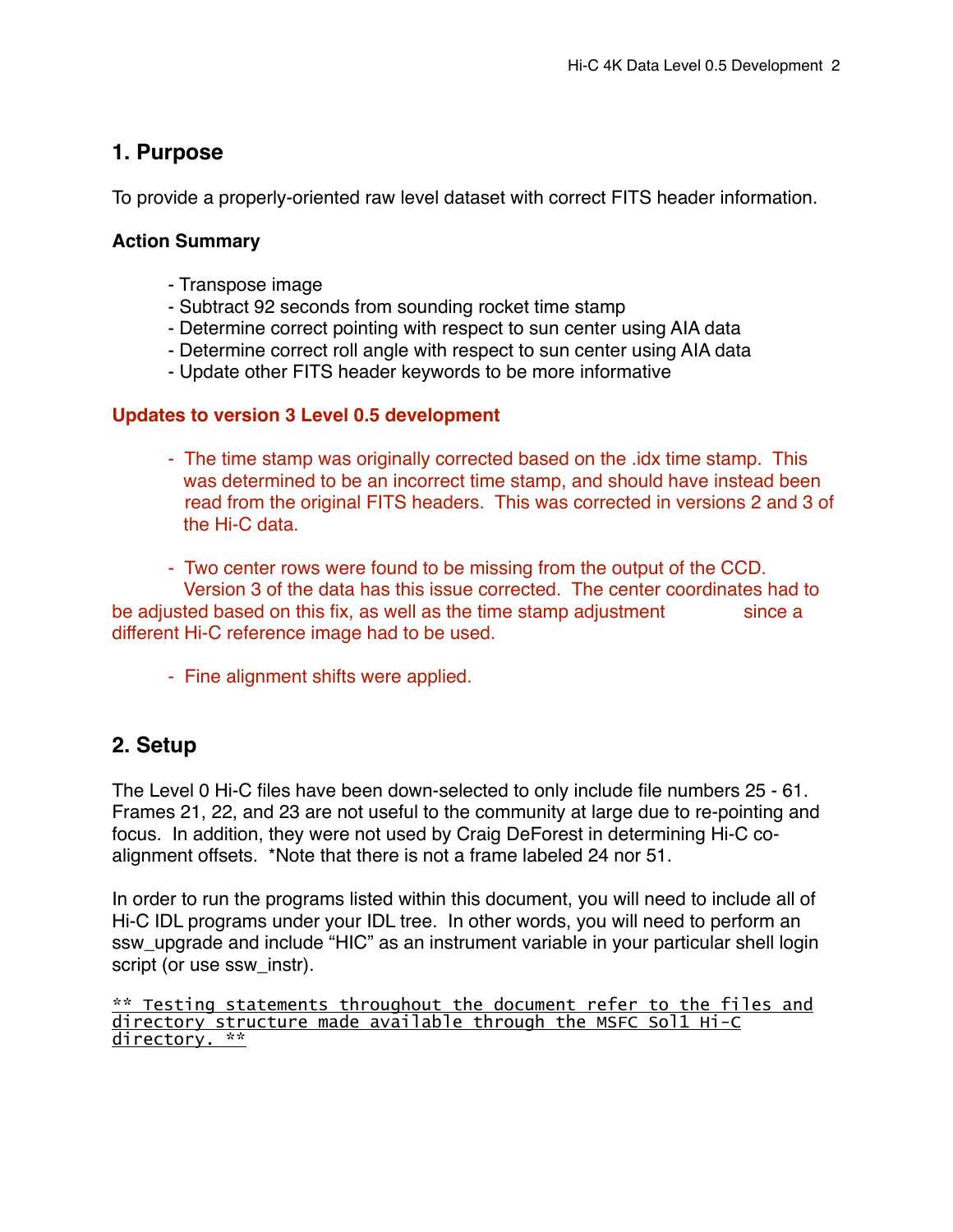# **3. Gathering Appropriate Reference Data**

## **a) Alignment Reference File Time Options**

The Hi-C file to sort out alignment was chosen based on a common reference times between AIA and XRT to allow for redundancy checks. XRT has the smallest data set out of the three instruments; therefore, it is used as the time constraint. The first XRT image for the rocket flight was taken at:

XRT Ti-poly" 18:53:32.653 UT.

The closest temporal Hi-C image (after correcting the FITS header time stamp by -92 seconds) was taken at:

Hi-C 193 18:53:33.270 UT.

The closest temporal AIA images for four wavelengths are:

AIA 193 18:53:31 UT 18:53:33 UT 18:53:38 UT 18:53:36 UT.

#### **b) Reference Files**

The Hi-C reference frame is labeled number 40 in the Level 0 file name set (HiC00040.fit and hic00040.idx).

The AIA reference files are downloaded as Level 1 FITS. These files are flat-fielded, but **not** calibrated or co-aligned.

#### Testing

>> Level0.5\_Development/**1\_Alignment\_Setup**/

Hi-C

HiC00040.fit hic00040.idx

AIA

 aia.lev1.193A\_2012-07-11T18-53-31.84Z.image\_lev1.fits aia.lev1.131A\_2012-07-11T18-53-33.62Z.image\_lev1.fits aia.lev1.94A\_2012-07-11T18-53-38.12Z.image\_lev1.fits aia.lev1.171A\_2012-07-11T18-53-36.34Z.image\_lev1.fits

#### **c) Preparing the Data**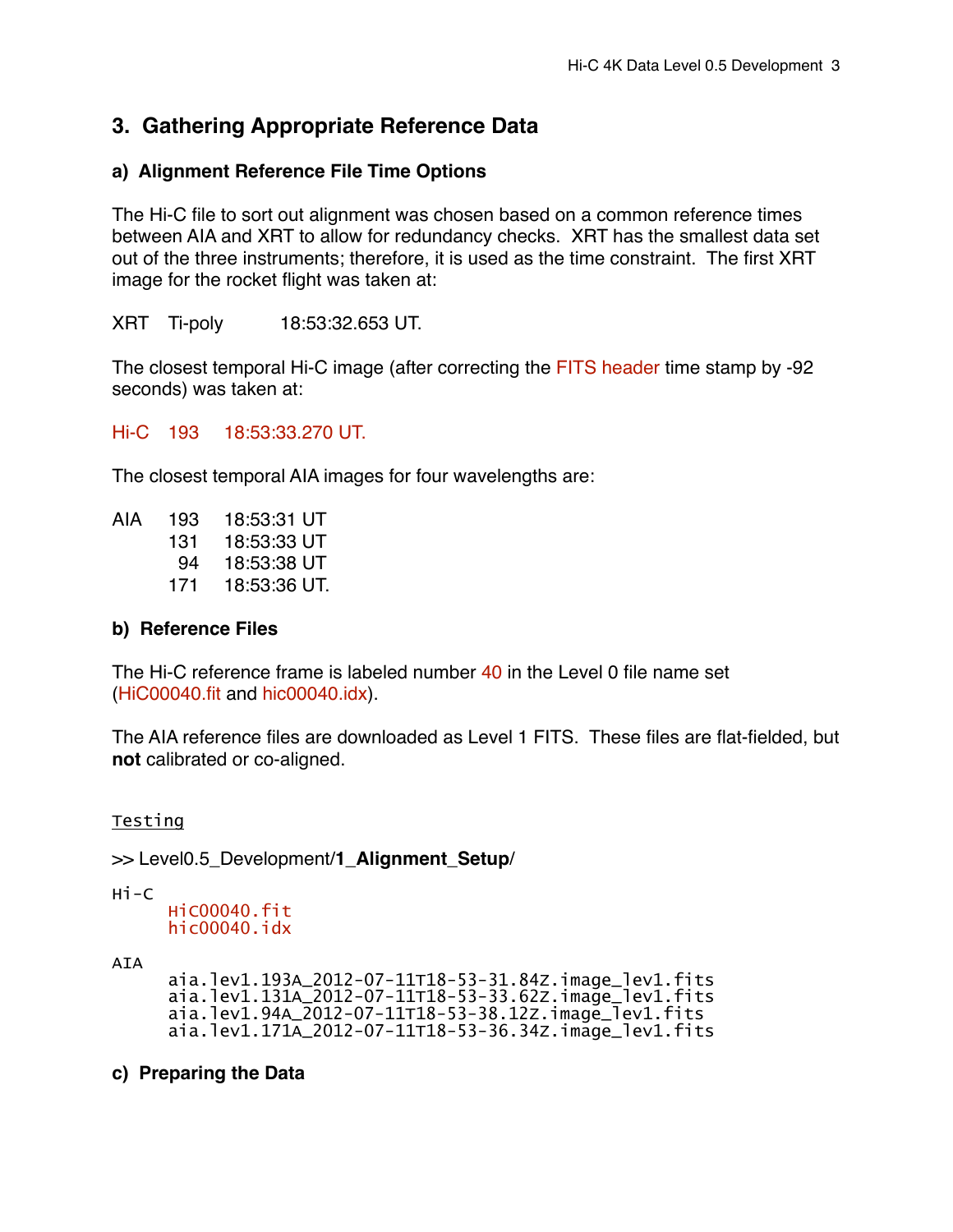Initial actions on the Hi-C reference frame are to transpose and correct the time stamp by -92 seconds to 18:53:33.270 UT.

For the AIA files, run aia prep. This serves to shift the image sun centers to [0,0] in the images and unrolls the data to 0 degrees.

Turn into maps.

Testing

>> Level0.5\_Development/**1\_Alignment\_Setup**/

Hi-C

Cursory preparation of the Hi-C reference frame to make it usable:

```
IDL> hic_level05, 'HiC00040.fit', 'hic00040.idx'
     mreadfits, 'HiC_L0.5_18.53.33.27.fit', hindex, hdata
```
\*\*\* Note that this is not a proper Level 0.5 file. \*\*\*

IDL> index2map\_ss, hindex, hdata, hic\_map40

AIA

```
IDL> files = file_search('aia*.fits') 
IDL> aia_prep, files, -1, aindex, adata 
IDL> index2map_ss, aindex, adata, aia_maps 
-aia_maps131 = aia_maps[0]-aia_maps171 = aia_maps[1]
-aia_maps193 = aia_maps[2]
- aia_maps94 = aia_maps\boxed{3}
```
*The prepped AIA maps have been saved as Level0.5\_Development/ 1\_Alignment\_Setup/aia\_maps.sav.*

# **4) Co-align Hi-C and AIA 193 Reference Files**

# **a) Initial Setup**

The Hi-C images are an extracted region of unknown pointing rolled by an unknown number of degrees ( $\theta_H$ ). The Hi-C resolution is  $dx_H = 0.103202$  arcsec/pix.

The prepped full Sun AIA images have a roll angle of  $\theta_A = 0^\circ$  and a resolution of 0.6 arcsec/pix.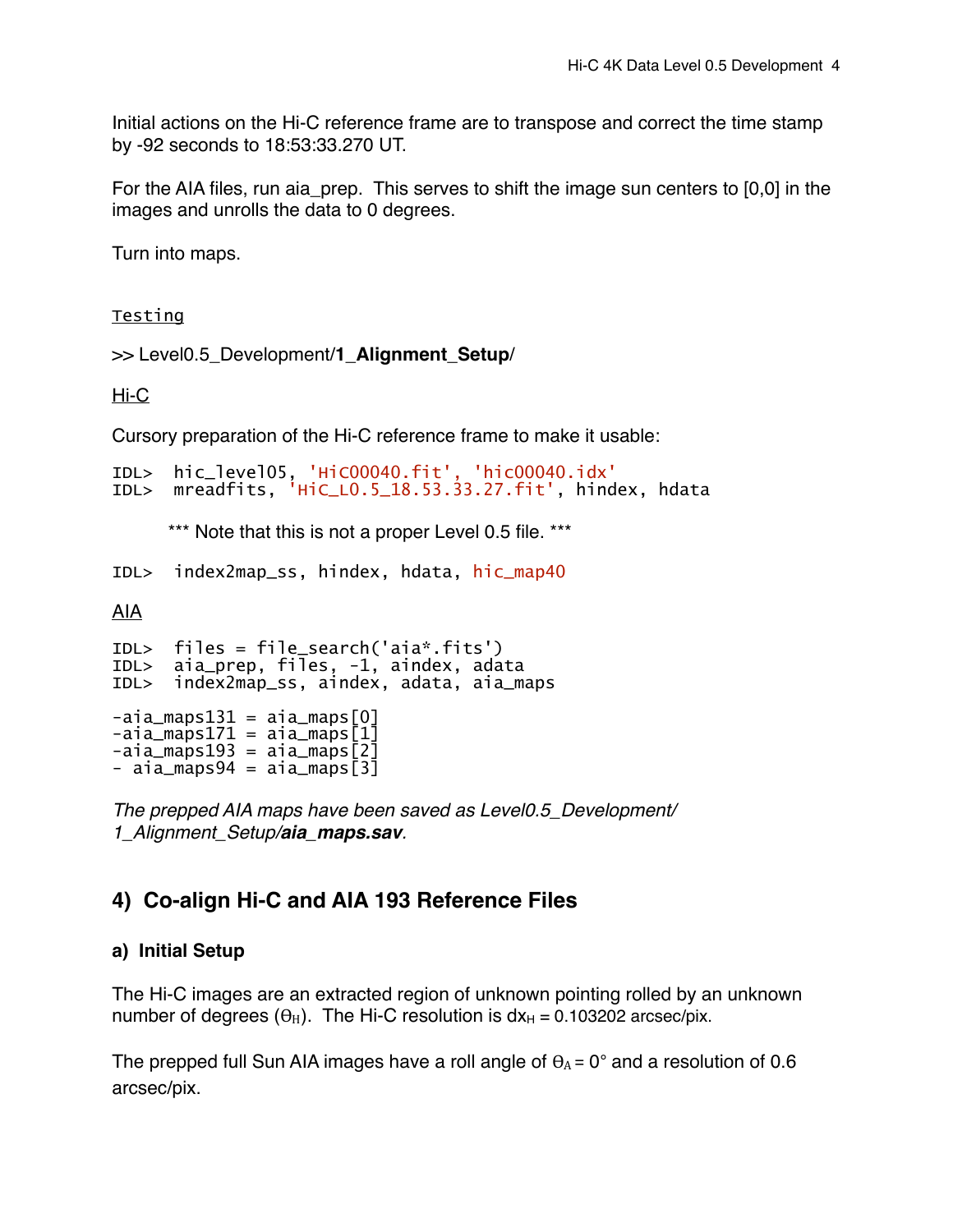

\*Extraction areas not necessarily drawn to scale or in exact relative position.

#### Testing

Due to similarity in wavelength with Hi-C, focus on AIA 193.

```
>> Level0.5_Development/2_Alignment/
```

```
IDL> restore, 'hic_map40.sav', /v 
IDL> restore, 'aia_maps.sav', /v 
IDL> aia_map193 = aia_maps[2]
```
# **b) Extract Hi-C Region from AIA**

In order to make proper comparisons between the Hi-C and AIA data, the AIA data needs to be re-gridded to have Hi-C resolution, which would make the AIA image size unmanageable. Therefore, a sub-region of the AIA is used for this process. The following process was iterated until the proper Hi-C roll angle  $(\theta_H)$  and field of view were determined:

- 1. Rotate full-Sun AIA by  $\theta_{\rm H}$ .
- 2. Extract a sub-region larger than the Hi-C field of view (aia\_ext1\_small).
- 3. Re-grid this AIA sub-region to have the same resolution as Hi-C.
- 4. Extract the Hi-C region from AIA (aia\_ext2)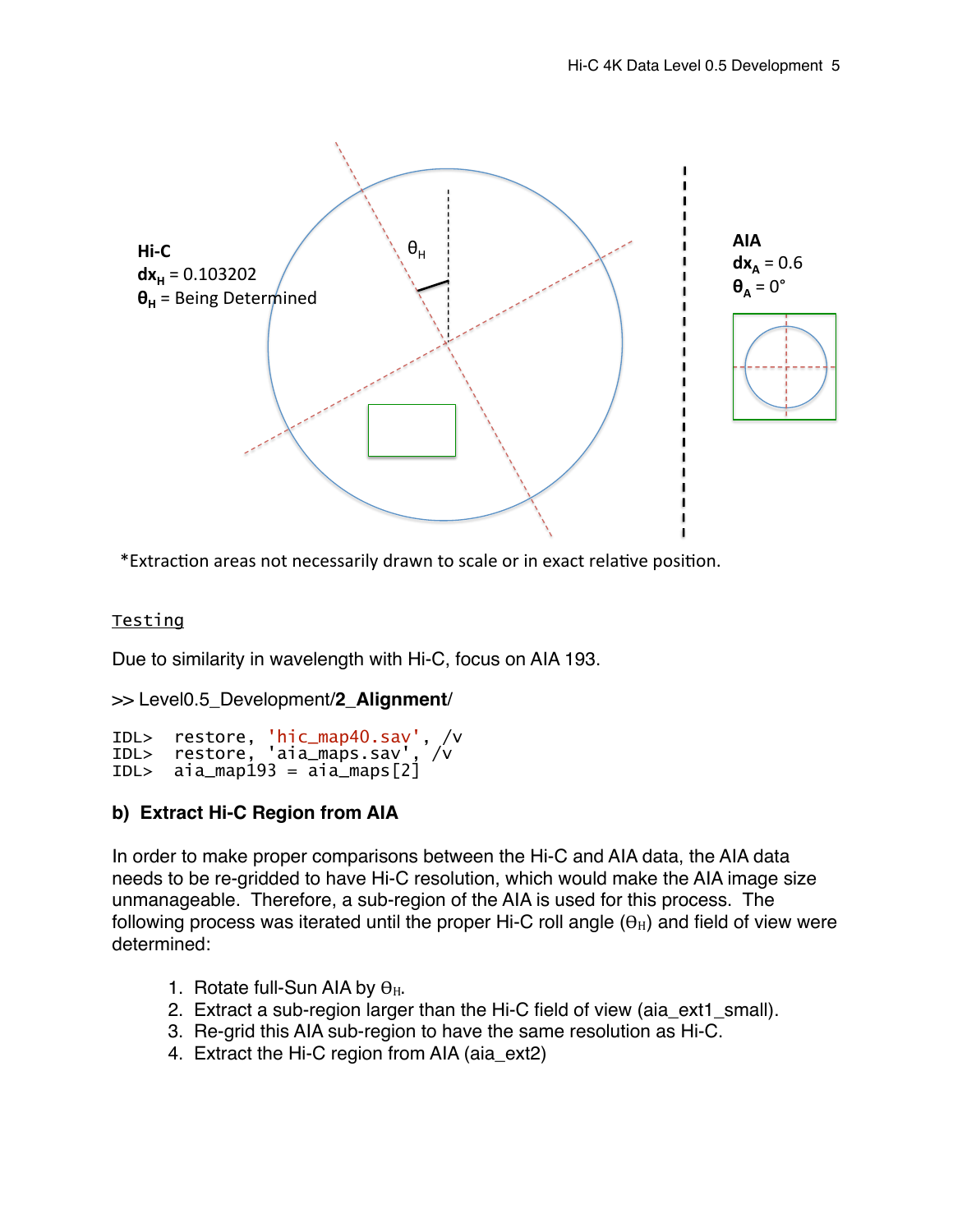

\*Extraction areas not necessarily drawn to scale or in exact relative position.

\*\*This ends up being 'rounded' to 0.103199 with grid\_map... no effect on overall results.



\*Extraction areas not necessarily drawn to scale or in exact relative position.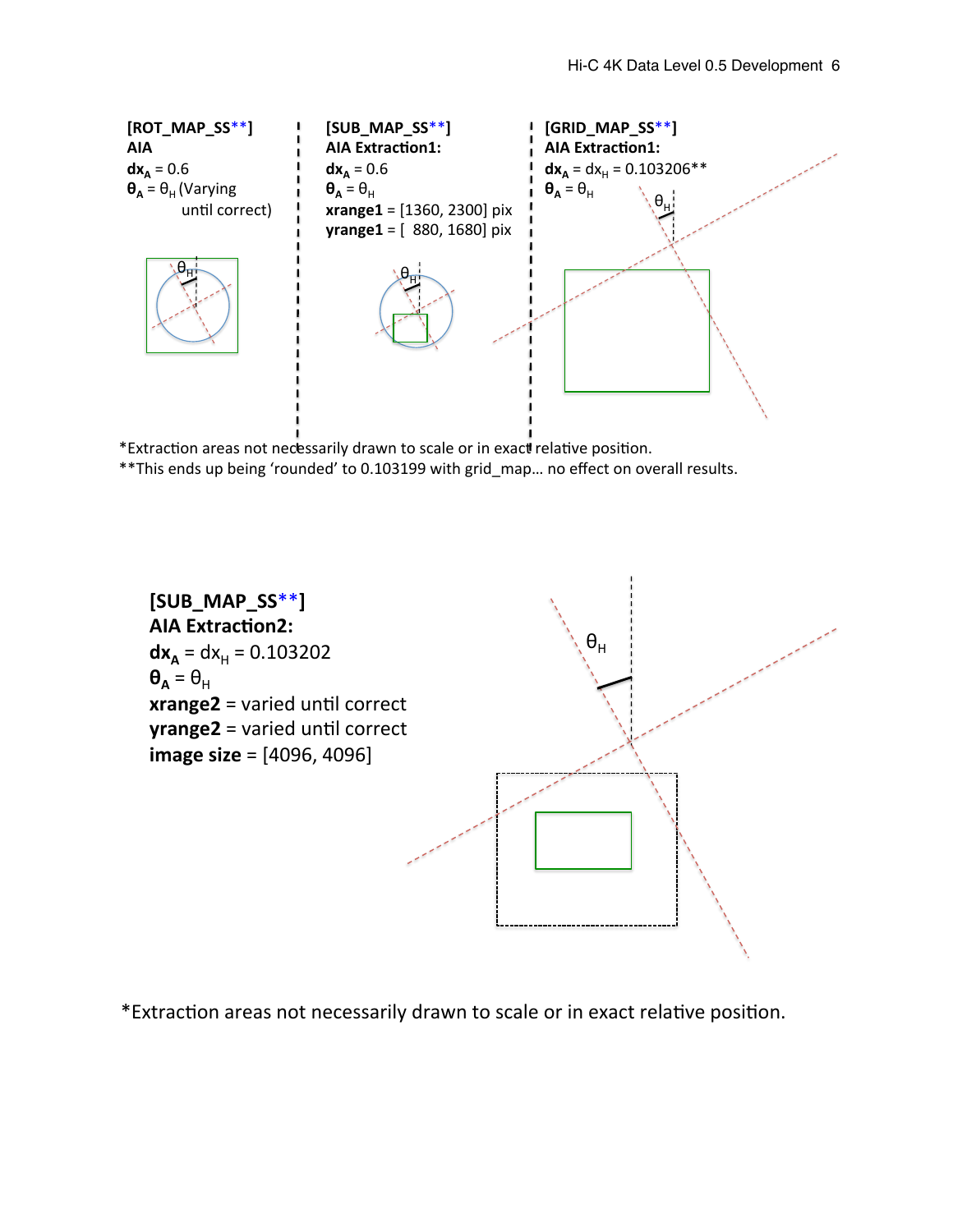**Testing** 

>> Level0.5\_Development/**2\_Alignment**/

IDL> raia\_map193 = rot\_map\_ss(aia\_map193, hroll)

\*\*\* Answer from iterating: hroll = -1.81969<sup>∘</sup> \*\*\*

```
IDL> xrange1 = [1360, 2300] & yrange1 = [880, 1680] 
IDL> sub_map_ss, raia_map193, aia_ext1_small, xrange=xrange1, 
yrange=yrange1, /pix
```
*Result saved as Level0.5\_Development/2\_Alignment/aia\_ext1\_small.sav.*

```
IDL> data_info, /nodata, /quiet, aia_ext1_small, info=info 
       sx = \text{info}.sx \& sy = \text{info}.syIDL> dxA = 0.6 & dxH = 0.103206<br>IDL> aia ext1 = arid map(aia ext
       aia_ext1 = grid_map(aia_ext1_small, sx*dxA/dxH, sy*dxA/dxH)
      Result saved as Level0.5_Development/2_Alignment/aia_ext1.sav.
IDL> sub_map_ss, aia_ext1, aia_ext2, xrange=xrange2, yrange2=yrange2, 
/pix
```
\*\*\* Answer from iterating:  $xrange2 = [366, 4461]$  $v$  range  $2 = [157, 4254]$ \*\*\*

*Result saved as Level0.5\_Development/2\_Alignment/aia\_ext2v3.sav.*

```
IDL> my_window, hic_map40, /over, gam=.4, res=.25, w=0 
     my_window, aia_ext2, /over, gam=.4, res=.25, w=2
IDL> blink, [0,2]
```
\*\*\* Blinking windows should now be lined up. \*\*\*

# **5) Alignment Results**

The Hi-C parameters are set to those of the known values for the aligned, extracted AIA field of view determined from Section 4 above (aia\_ext2). The results are:

 $- \theta_H = -1.81969^\circ$ 

\*\* This is the roll angle listed for the very first Hi-C 4k image (frame 21, unused in this set). \*\*

- **xc** = -163.678 [arcsec from sun-center]

- **yc** = -473.090 [arcsec from sun-center]

- **rsun** = 943.321 [arcsec]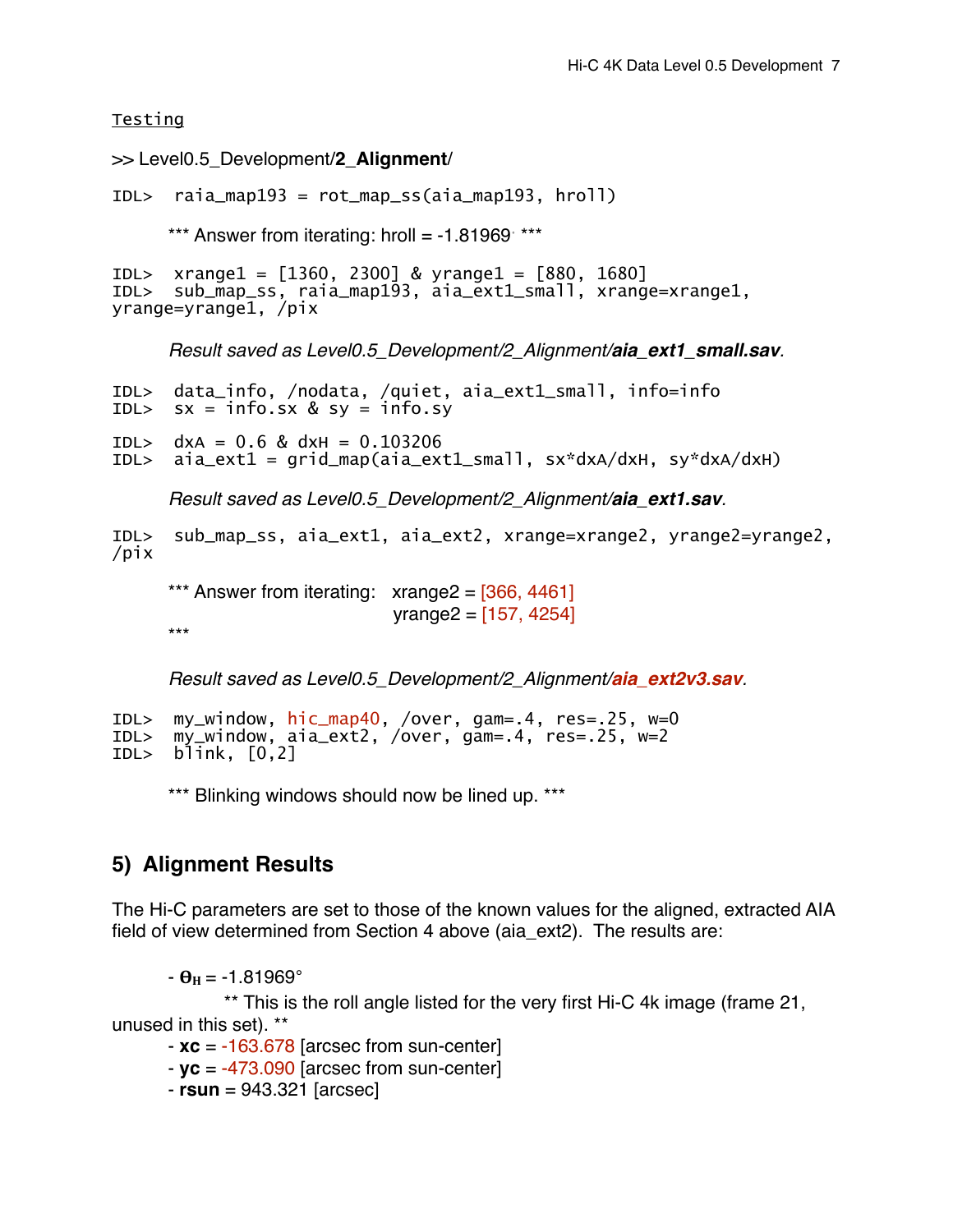\*\* This may be off by 4 arcsec for all AIA images; non-critical. \*\* - **roll\_center** = [0,0] - **image size** = [4096, 4096]

# **6) Hi-C Co-Alignment**

# **a) Initial offsets**

In order to determine the proper pointing information for all of the other Hi-C frames, their relative offsets must be incorporated. Craig DeForest used a cross-correlation algorithm to determine these offsets for two portions of the data: prior to & following the rocket re-pointing between frames originally labeled 50 and 52 (frame 51 does not exist.) The offsets provided are in pixel units and were not applied to the frames originally labeled 21, 22, or 23; those frames have already been omitted from the final set.

## Testing

```
>> Level0.5_Development/2_Alignment/
```

```
IDL> restore, 'offsets4k.sav', /v
```
- offsets4k -> {file\_num, offx, offy}

\*\* The variable file\_num ranges from 25 - 61 (skips 51) to line up with original file labels. \*\*

# **b) Re-pointing offset**

The offset between frames 50 and 52 during re-pointing were determined to be [69., 39.8] arcsec.

```
- Image52 : xc = xc + 69. [arcsec]
- Image52 : yc = yc + 39.8 [arcsec]
```
The initial offsets were then adjust after the re-pointing in order to have all of the Hi-C images have proper relative offsets to the first image.

For quick reference, the following integer arrays depict the file numbers corresponding to the offset indices:



f: [25, 26, 27, 28, 29, 30, 31, 32, 33, 34, 35, 36, 37, 38, 39, 40, 41, 42, 43, 44, 45, 46, 47, 48, 49, 50, 52, 53, 54, 55, 56, 57, 58, 59, 60, 61] i: [ 0, 1, 2, 3, 4, 5, 6, 7, 8, 9, 10, 11, 12, 13, 14, 15, 16, 17, 18, 19, 20, 21, 22, 23, 24, 25, 26, 27, 28, 29, 30, 31, 32, 33, 34, 35)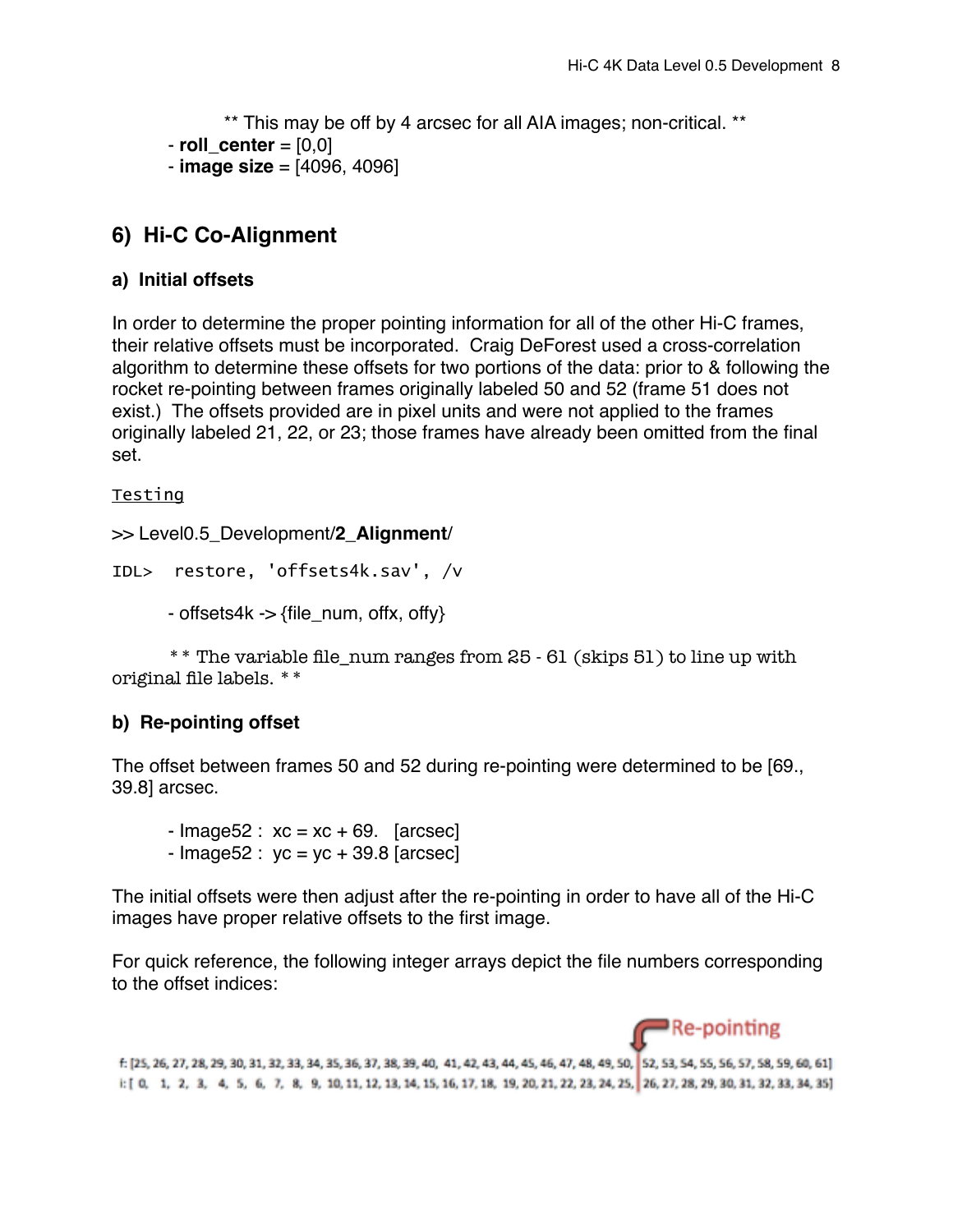Testing

```
>> Level0.5_Development/2_Alignment/
```

```
IDL> offsets4k_ss = offsets4k
```

```
IDL> offsets4k_ss[26:35].offx = offsets4k_ss[26:35].offx + 69./dxH $ 
+ offsets4k_ss[\overline{2}5].offx
IDL> offsets4\overline{k}_ss[26:35].offy = offsets4k_ss[26:35].offy + 39.8/dxH $
+ offsets4k_ss[25].offy
```
*Result saved as Level0.5\_Development/2\_Alignment/offsets4k\_ss.sav.*

# **c) Absolute Co-Aligned Pointings**

Now the offsets between all images in the Hi-C set can be applied to the solar reference pointings. The Hi-C reference image is original file number 40, which corresponds to offset index 15 (see reference arrays above). Because the correct pointing information was determined for Hi-C file 40 (offset index 15), the offsets must be adjusted based on the reference image:

- New\_offsets  $\Rightarrow$  offsetsXY - offsetsXY[15]

These offsets can now be fully applied to the solar reference pointings. \*\* However, these adjusted pointings create a co-aligned Hi-C image set that does not allow for active region drift across the disk. \*\*

Testing

>> Level0.5\_Development/**2\_Alignment**/

```
IDL> offsets4k_ss40 = offsets4k_ss 
IDL> offsets4k_ss40.offx = offsets4k_ss40.offx - $ 
offsets4k_ss[15].offx
IDL> offsets4k_ss40.offy = offsets4k_ss40.offy - $ 
offsets4k_ss[15].offy
```
*Result saved as Level0.5\_Development/2\_Alignment/offsets4k\_ss40.sav.*

The offsets were further refined by Caroline Alexander by co-aligning the previous Level 1.5 version of the data. These shifts have the rotational drift removed; therefore, the 0.0027 arcsec/sec drift in X determined in the next section are added to determine the properly-shifted coordinates. (*Only the X-coordinate is adjusted for drift due to the small roll angle and short observing period.*)

They were also shifted based on the 0th image. Because the Hi-C coordinate alignment is based on image 15, this was also adjusted.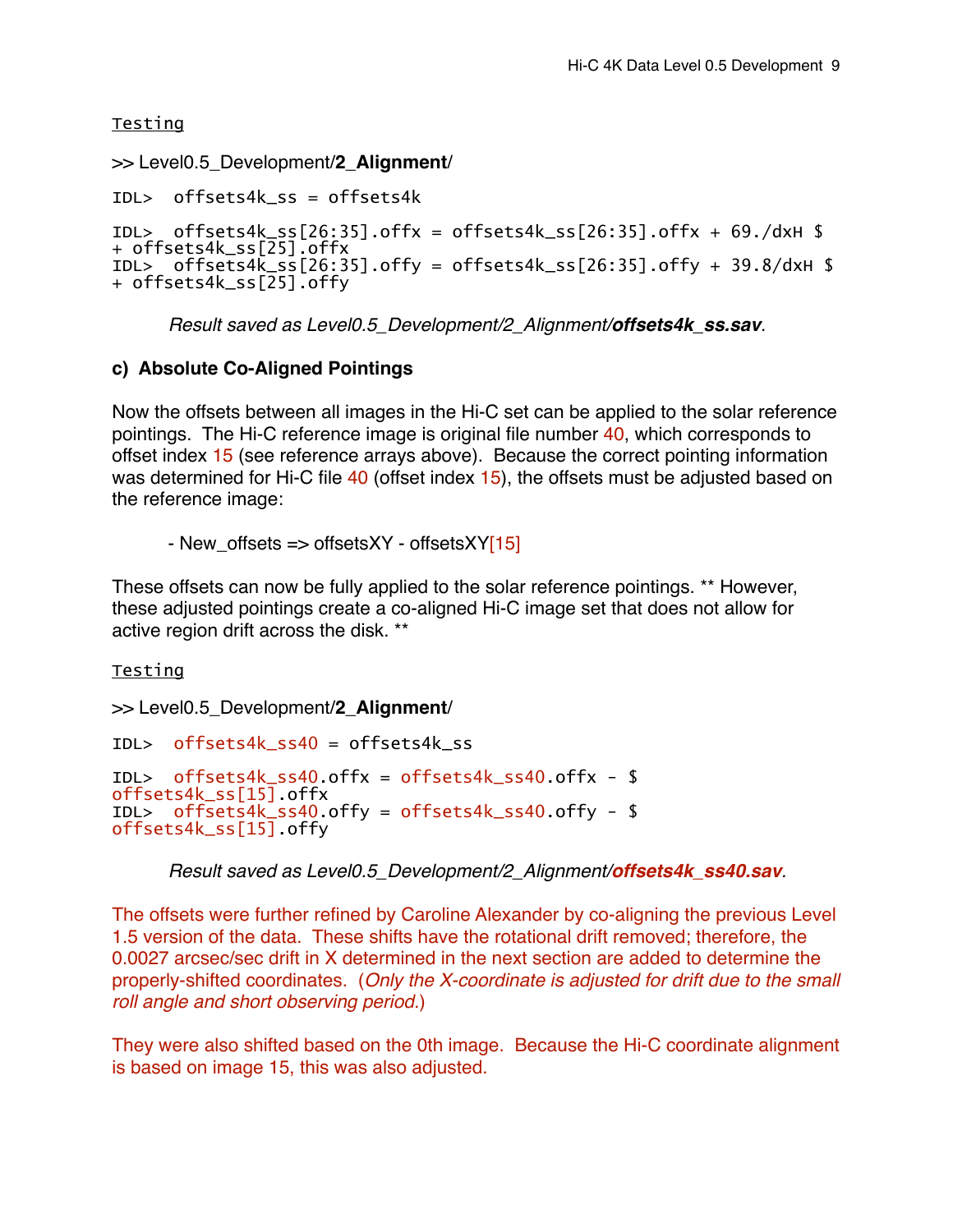- shiftsX  $\alpha$ dj = shiftsX - shiftsX[15] ; [pixel units]

- shiftsX\_adj = shiftsX\_adj + (driftx/dxH)\*time-difference-from-image15
- shiftsY  $\alpha$ dj = shiftsY shiftsY[15]
- jitter4k\_adj = {jitterx:shiftsX\_adj, jittery:shiftsY\_adj}

*Result saved as Level0.5\_Development/2\_Alignment/jitter4k\_adj.sav.*

```
IDL> restore, 'aia_ext2v3.sav'; (See Section 4.b.) 
IDL> xc40 = aia\_ext2.xc & yc40 = aia\_ext2.yc
```

```
IDL> delvarx, hic_acents 
IDL> for i=0,35 do hic_acents = merge_stcs(hic_acents, {xc:xc40 + 
offsets4k_ss40[i].offx*dxH + jitter4k_adj[i].jitterx*dxH, yc:yc40 + 
offsets4k_ss40[i].offy*dxH + jitter4k_adj[i].jittery*dxH})
```
*Result saved as Level0.5\_Development/2\_Alignment/hic\_acentsv3.sav.*

## **d) Apply Rotational Drift**

The rotational drift of the region is very small because the image set only spans less than 4 minutes. However to be thorough, we will calculate and incorporate it into the pointing information. To do so, we get the precise drift rate from the corresponding AIA image set. The initial and final Hi-C 4kx4k images were taken at the following times:

| Hi-C t <sub>0</sub> |    | 193 | 18:52:09.750 UT |
|---------------------|----|-----|-----------------|
|                     | tf | 193 | 18:55:30.150 UT |

The AIA 193 images encompassing the Hi-C data set are taken from the following times:

| AIA | tΩ | 193  | 18:51:44 UT |
|-----|----|------|-------------|
|     | Ħ  | 193. | 18:55:19 UT |

The AIA extractions corresponding to the Hi-C field of view were created in the same way as described in Section 4 to create aia ext2 (prepped, un-rolled, extracted, rescaled, extracted).

A few points were chosen between the initial and final frames and tracked to determine the drift. There is about a 1 pixels drift over 216 seconds in the X-direction (~0.0027 arcsec/second) and about a 0 pixel drift in y, as expected. (An AIA image from 18:00:07.840 was also used to confirm this amount of drift over an even longer time period.) The Hi-C co-aligned pointings were then adjusted to allow for this small amount of drift in the X-direction. (*Only the X-coordinate is adjusted for drift due to the small roll angle and short observing period.*)

#### Testing

>> Level0.5\_Development/**2\_Alignment/Drift/**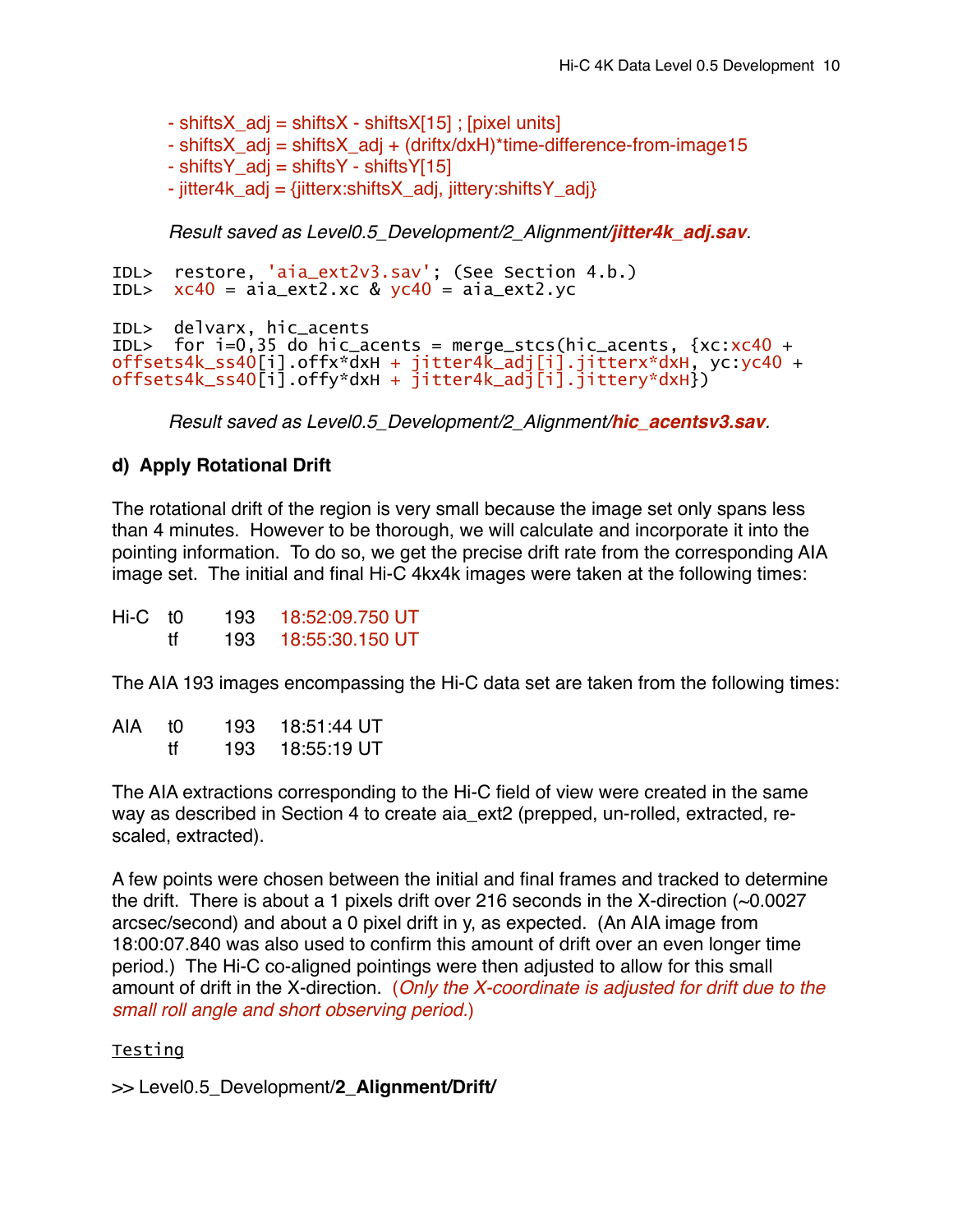*The downloaded, pre-processed AIA FITS files used to determine the drift are save as Level0.5\_Development/2\_Alignment/Drift/:*

aia.lev1.193A\_2012-07-11T18-00-07.84Z.image\_lev1.fits aia.lev1.193A\_2012-07-11T18-51-43.84Z.image\_lev1.fits aia.lev1.193A\_2012-07-11T18-55-19.84Z.image\_lev1.fits

IDL> driftx = 0.0027 ;arcsec/sec

*Result saved as Level0.5\_Development/2\_Alignment/Drift/driftx.sav.*

>> Level0.5\_Development/**2\_Alignment**/

```
IDL> restore, 'hic_timesv3.sav'
IDL> restore, 'hic_acentsv3.sav'
IDL> htimes_sec = conv_time(hic_times) 
IDL> hdtimes_sec = htimes_sec - htimes_sec[15] 
IDL> delvarx, hic_cents 
IDL> for i=0,35 do hic_cents = merge_stcs(hic_cents, 
{xc:hic_acents[i].xc + driftx*hdtimes_sec[i], yc:hic_acents[i].yc})
```
*Result saved as Level0.5\_Development/2\_Alignment/hic\_centsv3.sav* 

# **7. Converting to Level 0.5**

Now that we have all of the proper header information to reference the Hi-C images to their proper field of views on the Sun, we can use hic\_level05.pro to properly apply it to all of the images and update the FITS headers *in a way that is consistent with the AIA FITS headers*.

**Note:** \*\*\* *This program will only work on frames 25 - 61 (not 21 - 23).* \*\*\*

The program performs the following actions:

- Transposes the data.
- Corrects the times.
	- Subtracts 92 seconds from the rocket time stamp (from original FITS header, \*not\* .idx file).
- Changes CRVALs to drifted, AIA co-aligned centers.
	- \*\* Sun-center reference pixel position [0,0]. [pix]
- Changes CRPIXs to where sun-center is relative to the image's center pixel.
	- \*\* i.e.,  $CRPIX1 = (image_s x/2.) xc/dx_A [pix]$
- Adds XCEN, YCEN.

\*\* Image center pixel position from CRVAL (sun-center). [arcsec]

\*\* The centers, from hic\_centsv3, are manually added to the hic\_level05